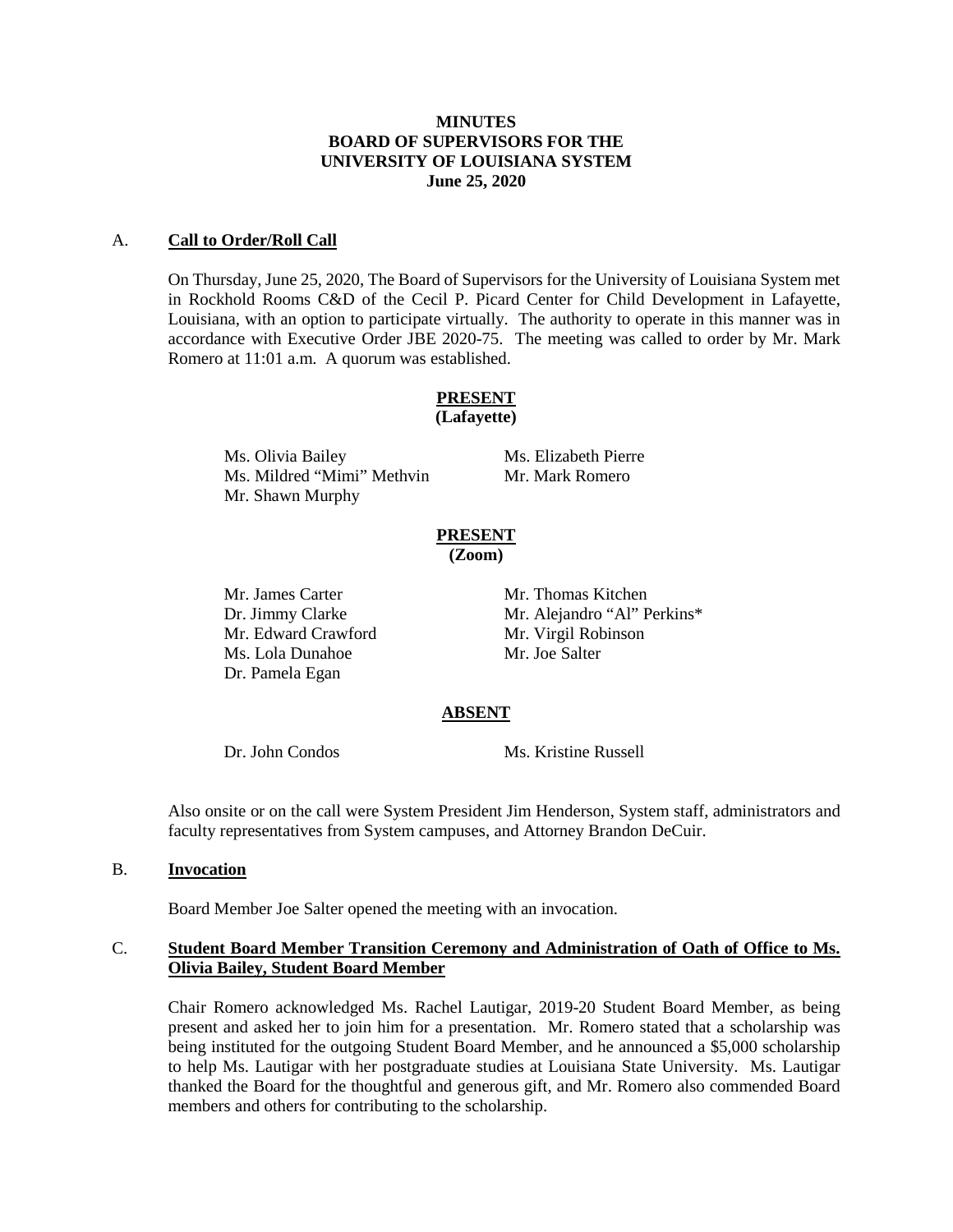System Executive Vice President Marcus Jones administered the Oath of Office to Ms. Olivia Bailey, who will serve as 2020-21 Student Board Member. Ms. Bailey thanked Dr. Henderson and the Board for their encouraging and welcoming comments and stated her gratitude to the Student Government Association (SGA) officers for electing her.

Ms. Erica Calais, System Vice President for Student Affairs and Governance, took the opportunity to announce the new 2020-21 SGA Presidents:

| <b>Grambling State University</b>      | <b>Steven Jackson</b> |
|----------------------------------------|-----------------------|
| Louisiana Tech University              | Zac Little            |
| <b>McNeese State University</b>        | Gavin Labiche         |
| <b>Nicholls State University</b>       | Ethan Naquin          |
| Northwestern State University          | Nick Hopkins          |
| Southeastern Louisiana University      | L'Oreal Williams      |
| University of Louisiana at Lafayette - | <b>Hailey Boutte</b>  |
| University of Louisiana at Monroe      | Olivia Bailey         |
| University of New Orleans              | Julianne Romero       |

### D. **Certification of Inability to Operate due to Lack of Quorum**

Upon motion of Mr. Murphy, seconded by Ms. Pierre, the Board voted by roll call vote to approve the Certification of Inability to Operate due to Lack of Quorum. The following members voted aye: Ms. Bailey, Mr. Carter, Dr. Clarke, Mr. Crawford, Ms. Dunahoe, Dr. Egan, Mr. Kitchen, Ms. Methvin, Mr. Murphy, Mr. Perkins, Ms. Pierre, Mr. Robinson, Mr. Romero, and Mr. Salter. There were no opposing votes.

### E. **Approval of Minutes of April 23, 2020 Regular and May 12, 2020 Special Board Meetings**

Upon motion of Ms. Methvin, seconded by Ms. Bailey, the Board of Supervisors for the University of Louisiana System approved the minutes of the April 23, 2020 Regular and May 12, 2020 Special Board Meetings by roll call vote. The following members voted aye: Ms. Bailey, Mr. Carter, Dr. Clarke, Mr. Crawford, Ms. Dunahoe, Dr. Egan, Mr. Kitchen, Ms. Methvin, Mr. Murphy, Mr. Perkins, Ms. Pierre, Mr. Robinson, Mr. Romero, and Mr. Salter. There were no opposing votes.

- - - - - - - - - - - - - - - - - - -

Upon motion of Mr. Murphy, seconded by Ms. Pierre, the Board voted to suspend the rules and dispense with Committee deliberations to allow the Board to consider all items on the agenda. Upon roll call vote, the following members voted aye: Ms. Bailey, Mr. Carter, Dr. Clarke, Mr. Crawford, Ms. Dunahoe, Dr. Egan, Mr. Kitchen, Ms. Methvin, Mr. Murphy, Mr. Perkins, Ms. Pierre, Mr. Robinson, Mr. Romero, and Mr. Salter. There were no opposing votes.

#### F. **Academic and Student Affairs Committee**

Chair Dunahoe asked Dr. Jeannine Kahn, System Provost and Vice President for Academic Affairs, to present the agenda items.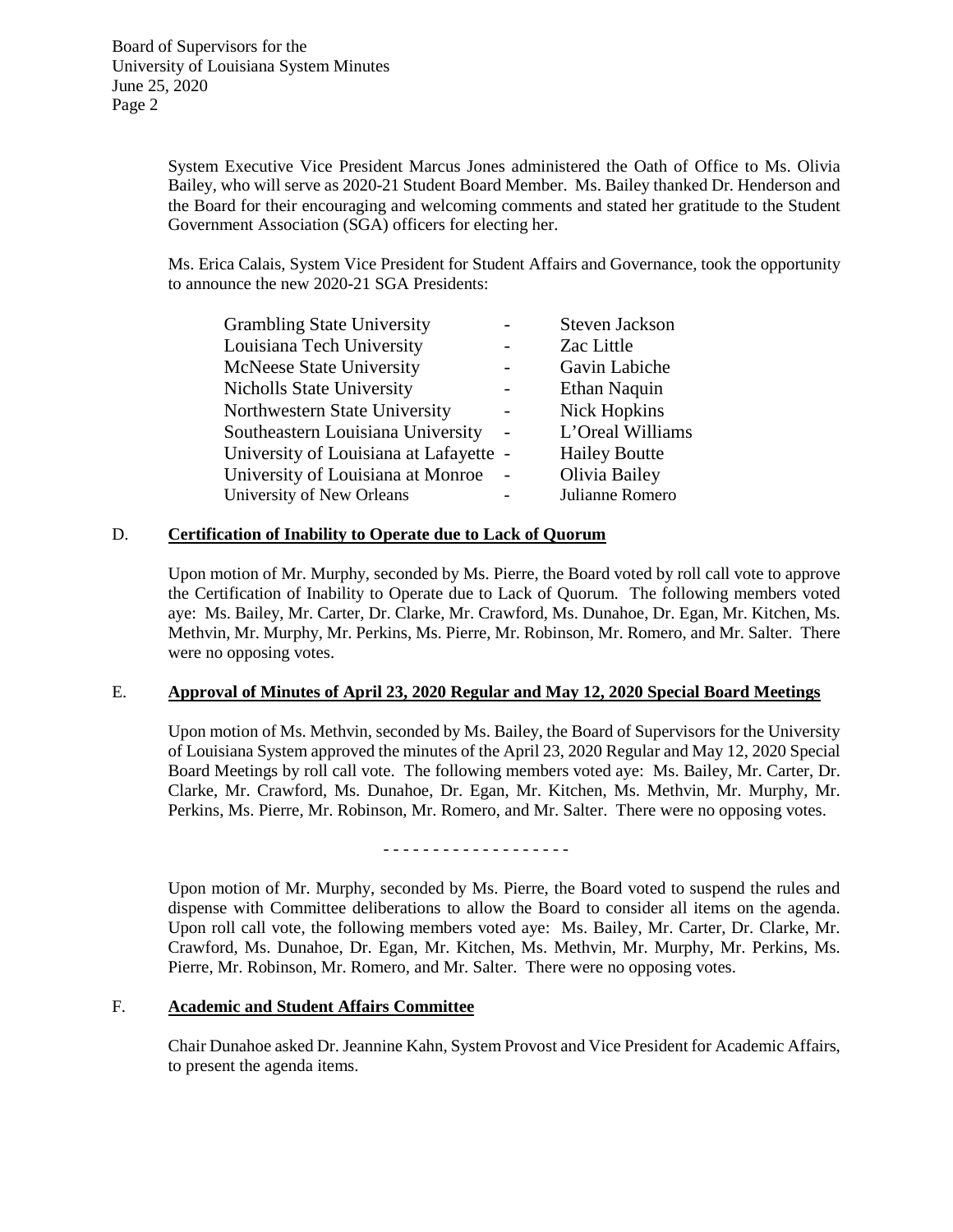After Dr. Kahn's description of Items F.1.-F.5., upon motion of Dr. Clarke, seconded by Mr. Murphy, the items were approved by roll call vote, with the following members voting aye: Ms. Bailey, Mr. Carter, Dr. Clarke, Mr. Crawford, Ms. Dunahoe, Dr. Egan, Mr. Kitchen, Ms. Methvin, Mr. Murphy, Mr. Perkins, Ms. Pierre, Mr. Robinson, Mr. Romero, and Mr. Salter. There were no opposing votes.

F.1. Grambling State University's request for approval of an Undergraduate Certificate (UC) in Data Analytics.

*NOW, THEREFORE, BE IT RESOLVED, that the Board of Supervisors for the University of Louisiana System hereby approves Grambling State University's request to offer an Undergraduate Certificate in Data Analytics.*

F.2. McNeese State University's request for approval of a Post Baccalaureate Certificate (PBC) in Special Education Mild/Moderate for Secondary Education Grades 6-12.

*NOW, THEREFORE, BE IT RESOLVED, that the Board of Supervisors for the University of Louisiana System hereby approves McNeese State University's request to offer a Post Baccalaureate Certificate (PBC) in Special Education Mild/Moderate for Secondary Education Grades 6-12.*

F.3. Southeastern Louisiana University's request for approval of an Associate of General Studies.

*NOW, THEREFORE, BE IT RESOLVED, that the Board of Supervisors for the University of Louisiana System hereby approves Southeastern Louisiana University's request to offer an Associate of General Studies.*

Dr. John Crain, President of Southeastern Louisiana University, answered questions regarding the justification for the degree considering it is a two-year degree program.

F.4. University of New Orleans' request for approval of a Ph.D. in Justice Studies.

*NOW, THEREFORE, BE IT RESOLVED, that the Board of Supervisors for the University of Louisiana System hereby approves University of New Orleans' request for approval of a Ph.D. in Justice Studies.*

Dr. John Nicklow, President of University of New Orleans, provided background and justification for the Ph.D. program.

F.5. University of Louisiana System's request for approval to enter into a Course and Services Agreement with StraighterLine, Inc. for Compete LA students.

*NOW, THEREFORE, BE IT RESOLVED, that the Board of Supervisors for the University of Louisiana System hereby approves the University of Louisiana System's request for approval to enter into a Course and Services Agreement with StraighterLine, Inc. for Compete LA students.*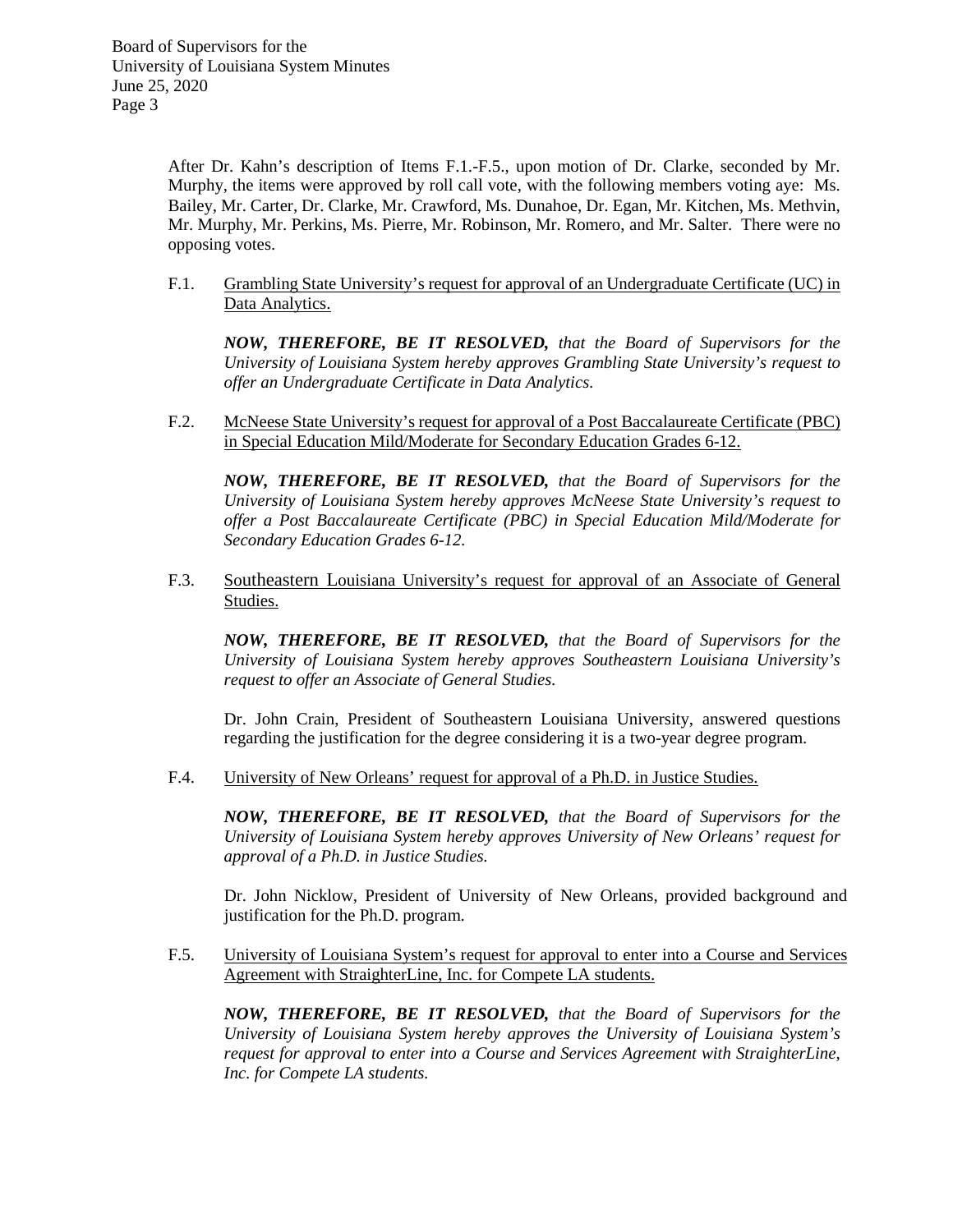### F.6. Bridging the Digital Divide Summer Series

Dr. Claire Norris, System Associate Vice President for Diversity, Inclusion, and Effectiveness, shared with the Board the *Bridging the Digital Divide Summer Series,* which was designed to offer a slate of professional development opportunities to better prepare faculty and staff to digitally serve students. The summer series will run June 22, 2020 through August 7, 2020.

### G. **Athletic Committee**

Committee Chair Murphy asked Mr. Bruce Janet, System Director of Internal and External Audits, to describe the items for consideration.

# G.1. Update on COVID-19 Plans for Athletics

Mr. Marcus Jones gave a report on the status of athletics for the System campuses in the near term. He shared a chart that included, by campus, the number of student-athlete voluntary workouts, voluntary returns, mandatory returns, number of student-athletes on campus, dates to return to campus, number and types of COVID-19 screenings, those individuals (staff and/or students) screened, and positive cases and status of those positive cases.

He stated that all football teams in the System plan for on-time start, and capacity for spectators will be specific to each institution.

In addition, Athletic Directors of Grambling State University and University of New Orleans, David Ponton and Tim Duncan, updated the Board with their plans and considerations. Both stated that (1) the safety of the student-athletes is paramount and (2) budget cuts as well as losses from athletics are expected.

There were considerable questions and concerns from the Board members. This was a report only.

Upon motion of Ms. Methvin, seconded by Mr. Romero, the Board voted by roll call to approve Items G.2.-G.20. The following members voted aye: Ms. Bailey, Mr. Carter, Dr. Clarke, Mr. Crawford, Ms. Dunahoe, Dr. Egan, Mr. Kitchen, Ms. Methvin, Mr. Murphy, Mr. Perkins, Ms. Pierre, Mr. Robinson, Mr. Romero, and Mr. Salter. There were no opposing votes.

### G.2. McNeese State University's request for approval of a contract with Ms. Giorgia Pozzan, Head Women's Tennis Coach, effective July 1, 2020.

*NOW, THEREFORE, BE IT RESOLVED, that the Board of Supervisors for the University of Louisiana System hereby approves McNeese State University's request for approval of a contract with Ms. Giorgia Pozzan, Head Women's Tennis Coach, effective July 1, 2020.*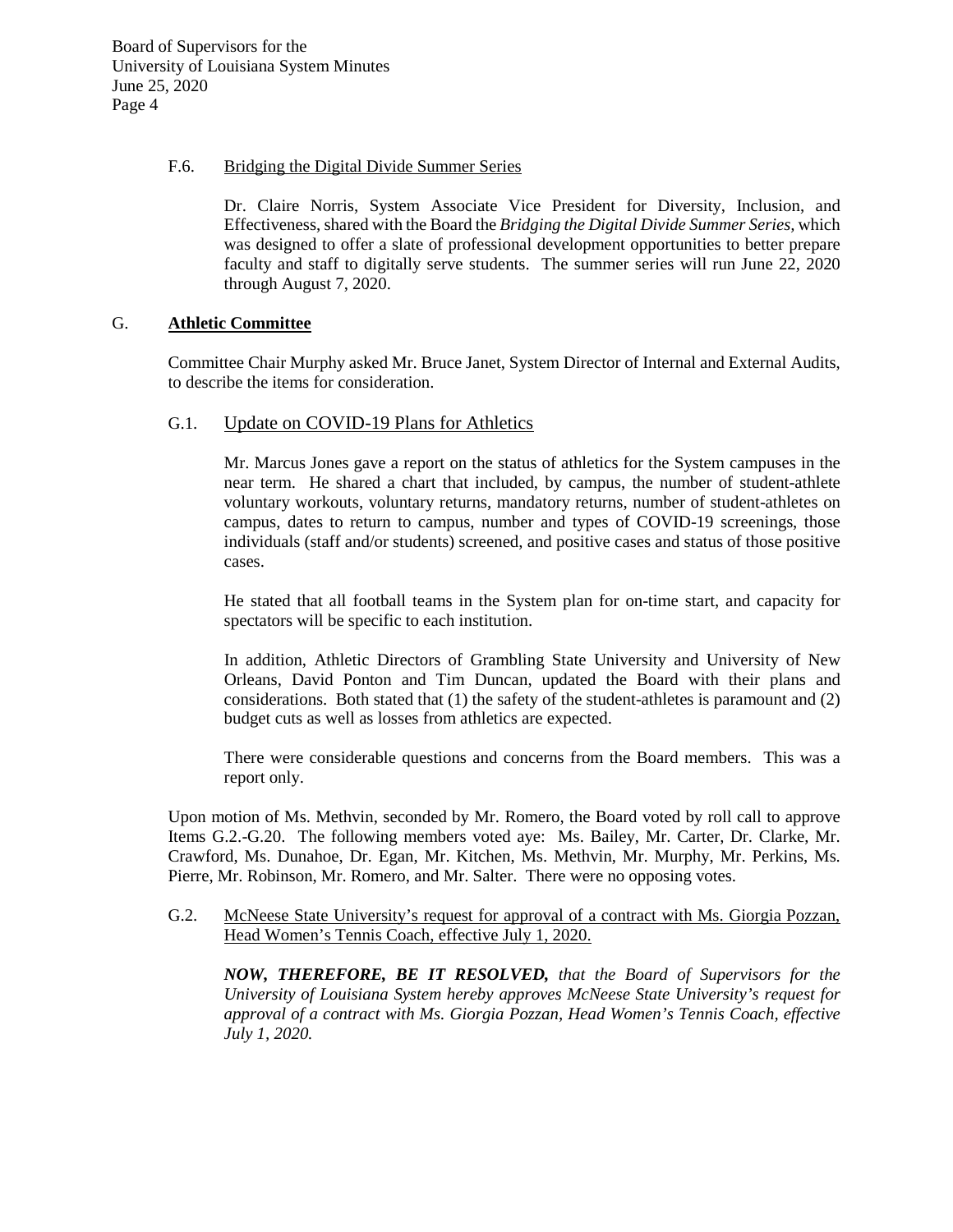> G.3. McNeese State University's request for approval of a contract with Mr. Michael E. Fluty, Head Women's Golf Coach, effective July 1, 2020.

*NOW, THEREFORE, BE IT RESOLVED, that the Board of Supervisors for the University of Louisiana System hereby approves McNeese State University's request for approval of a contract with Mr. Michael E. Fluty, Head Women's Golf Coach, effective July 1, 2020.*

G.4. McNeese State University's request for approval of a contract with Mr. Derek Plucienski, Head Men's Golf Coach, effective July 1, 2020.

*NOW, THEREFORE, BE IT RESOLVED, that the Board of Supervisors for the University of Louisiana System hereby approves McNeese State University's request for approval of a contract with Mr. Derek Plucienski, Head Men's Golf Coach, effective July 1, 2020.*

G.5. McNeese State University's request for approval of a contract with Mr. Brendon James Gilroy, Head Men/Women's Track Coach, effective July 1, 2020.

*NOW, THEREFORE, BE IT RESOLVED, that the Board of Supervisors for the University of Louisiana System hereby approves McNeese State University's request for approval of a contract with Mr. Brendon James Gilroy, Head Men/Women's Track Coach, effective July 1, 2020.*

G.6. Nicholls State University's request for approval of supplemental compensation to certain Athletic Department employees.

*NOW, THEREFORE, BE IT RESOLVED, that the Board of Supervisors for the University of Louisiana System hereby approves Nicholls State University's request for approval of supplemental compensation to certain Athletic Department employees.*

G.7. Northwestern State University's request for approval of a contract with Ms. Anna Nimz, Head Women's Basketball Coach, effective April 20, 2020.

*NOW, THEREFORE, BE IT RESOLVED, that the Board of Supervisors for the University of Louisiana System hereby approves Northwestern State University's request for approval of a contract with Ms. Anna Nimz, Head Women's Basketball Coach, effective April 20, 2020.*

G.8. Southeastern Louisiana University's request for approval of a contract with Mr. Timothy Donnelly, Associate Baseball Coach, effective July 1, 2020.

*NOW, THEREFORE, BE IT RESOLVED, that the Board of Supervisors for the University of Louisiana System hereby approves Southeastern Louisiana University's request for approval of a contract with Mr. Timothy Donnelly, Associate Baseball Coach, effective July 1, 2020.*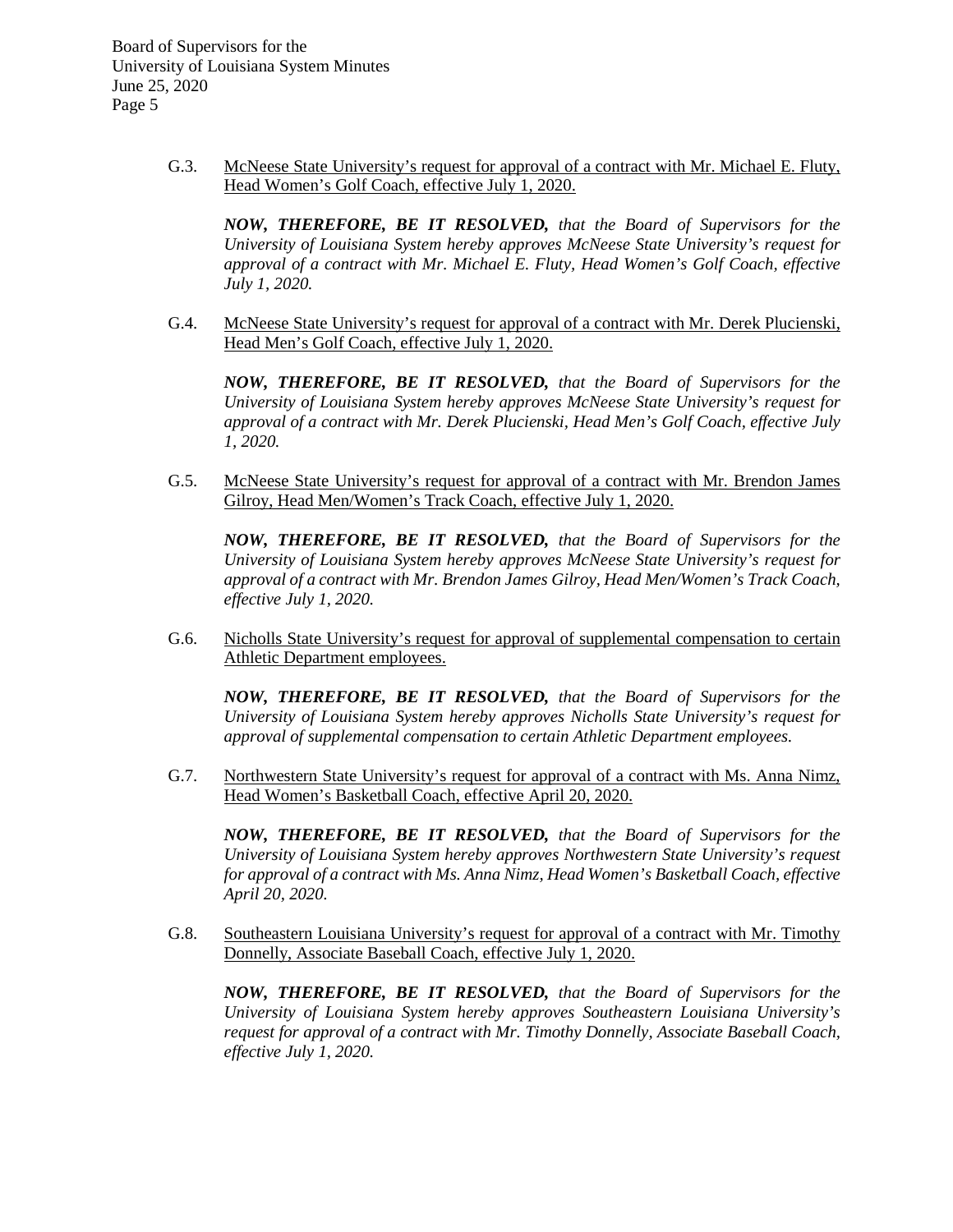> G.9. Southeastern Louisiana University's request for approval of a contract with Mr. Benjamin Gipson, Assistant Baseball Coach, effective July 1, 2020.

*NOW, THEREFORE, BE IT RESOLVED, that the Board of Supervisors for the University of Louisiana System hereby approves Southeastern Louisiana University's request for approval of a contract with Mr. Benjamin Gipson, Assistant Baseball Coach, effective July 1, 2020.*

G.10. Southeastern Louisiana University's request for approval of a contract with Mr. Kenneth Lee, Jr., Associate Women's Basketball Coach, effective July 1, 2020.

*NOW, THEREFORE, BE IT RESOLVED, that the Board of Supervisors for the University of Louisiana System hereby approves Southeastern Louisiana University's request for approval of a contract with Mr. Kenneth Lee, Jr., Associate Women's Basketball Coach, effective July 1, 2020.*

G.11. Southeastern Louisiana University's request for approval of a contract with Mr. Corey Mistretta, Head Track and Field Coach, effective August 1, 2020.

*NOW, THEREFORE, BE IT RESOLVED, that the Board of Supervisors for the University of Louisiana System hereby approves Southeastern Louisiana University's request for approval of a contract with Mr. Corey Mistretta, Head Track and Field Coach, effective August 1, 2020.*

G.12. Southeastern Louisiana University's request for approval of a contract with Mr. William Jake Narro, Head Golf Coach, effective July 1, 2020.

*NOW, THEREFORE, BE IT RESOLVED, that the Board of Supervisors for the University of Louisiana System hereby approves Southeastern Louisiana University's request for approval of a contract with Mr. William Jake Narro, Head Golf Coach, effective July 1, 2020.*

G.13. Southeastern Louisiana University's request for approval of a contract with Mr. James Matthew Riser, Head Men's Baseball Coach, effective July 1, 2020.

*NOW, THEREFORE, BE IT RESOLVED, that the Board of Supervisors for the University of Louisiana System hereby approves Southeastern Louisiana University's request for approval of a contract with Mr. James Matthew Riser, Head Men's Baseball Coach, effective July 1, 2020.*

G.14. University of Louisiana at Lafayette's request for approval of a contract with Mr. Austin Armstrong, Assistant Football Coach, effective March 6, 2020.

*NOW, THEREFORE, BE IT RESOLVED, that the Board of Supervisors for the University of Louisiana System hereby approves University of Louisiana at Lafayette's request for approval of a contract with Mr. Austin Armstrong, Assistant Football Coach, effective March 6, 2020.*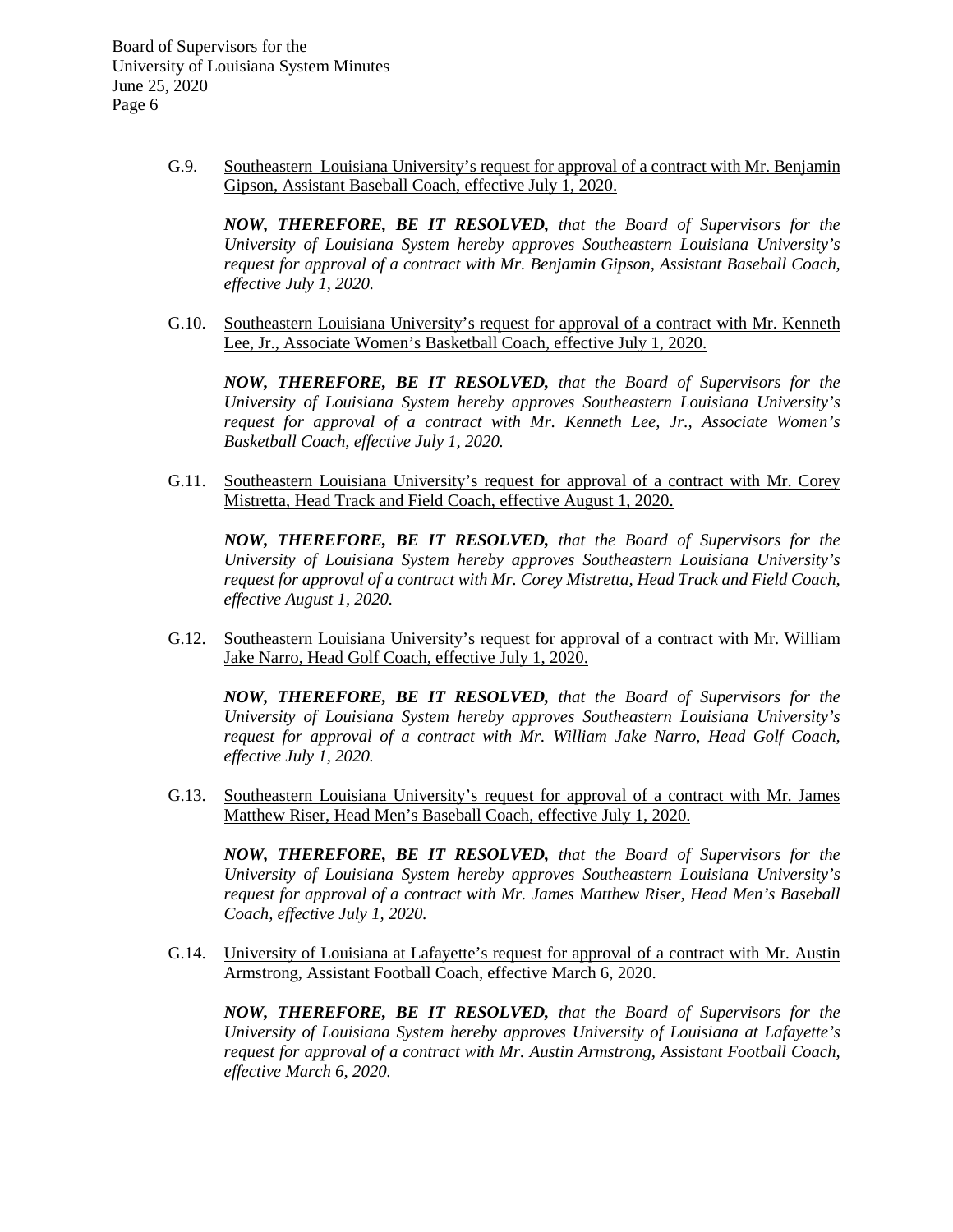> G.15. University of Louisiana at Lafayette's request for approval of a contract with Mr. Robby Discher, Assistant Football Coach, effective March 6, 2020.

*NOW, THEREFORE, BE IT RESOLVED, that the Board of Supervisors for the University of Louisiana System hereby approves University of Louisiana at Lafayette's request for approval of a contract with Mr. Robby Discher, Assistant Football Coach, effective March 6, 2020.*

G.16. University of Louisiana at Lafayette's request for approval of the first amendment to a contract with Dr. Bryan Maggard, Director of Athletics, effective July 1, 2019.

*NOW, THEREFORE, BE IT RESOLVED, that the Board of Supervisors for the University of Louisiana System hereby approves University of Louisiana at Lafayette's request for approval of the first amendment to a contract with Dr. Bryan Maggard, Director of Athletics, effective July 1, 2019.*

G.17. University of Louisiana at Lafayette's request for approval of an amended and restated contract with Ms. Heather Mazeitis-Fontenot, Head Volleyball Coach, effective February 1, 2020.

*NOW, THEREFORE, BE IT RESOLVED, that the Board of Supervisors for the University of Louisiana System hereby approves University of Louisiana at Lafayette's request for approval of an amended and restated contract with Ms. Heather Mazeitis-Fontenot, Head Volleyball Coach, effective February 1, 2020.*

G.18. University of Louisiana at Monroe's request for approval of contractual amendments with Mr. Tim Baldwin, Head Men's Golf Coach, effective April 1, 2020.

*NOW, THEREFORE, BE IT RESOLVED, that the Board of Supervisors for the University of Louisiana System hereby approves University of Louisiana at Monroe's request for approval of contractual amendments with Mr. Tim Baldwin, Head Men's Golf Coach, effective April 1, 2020.*

G.19. University of Louisiana at Monroe's request for approval of a contract with Mr. Matt Viator, Head Football Coach, effective July 1, 2020.

*NOW, THEREFORE, BE IT RESOLVED, that the Board of Supervisors for the University of Louisiana System hereby approves University of Louisiana at Monroe's request for approval of a contract with Mr. Matt Viator, Head Football Coach, effective July 1, 2020.*

G.20. University of New Orleans' request for approval of a contract with Ms. Keeshawn Davenport, Head Women's Basketball Coach, effective May 1, 2020.

*NOW, THEREFORE, BE IT RESOLVED, that the Board of Supervisors for the University of Louisiana System hereby approves University of New Orleans' request for approval of a contract with Ms. Keeshawn Davenport, Head Women's Basketball Coach, effective May 1, 2020.*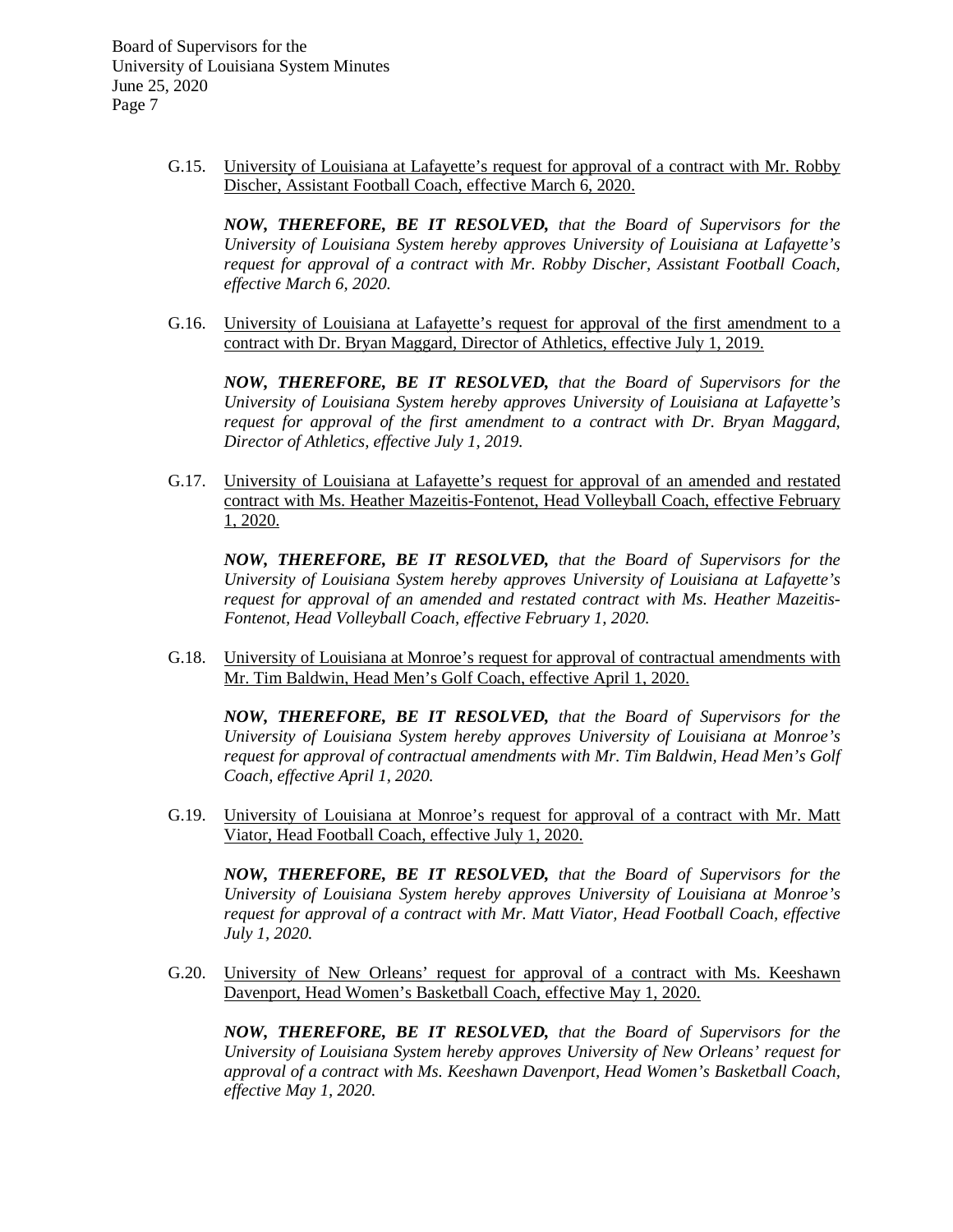Mr. Bruce Janet said that the National Collegiate Athletic Association had reported on the Academic Progress Rates (APR) of Division 1 teams. For the UL System, 119 athletic teams exceeded benchmarks.

# H. **Facilities Planning Committee**

Committee Chair Perkins asked Mr. Janet to present the items listed on the agenda of the Facilities Planning Committee.

Dr. Jay Clune, President of Nicholls State University, described the justification and urgency for requesting Item H.9. for Board approval. Questions concerning this item had been submitted to the UL System website by Nicholls State University alumnus and community member, Mr. Denis Gaubert.

Upon motion of Mr. Murphy, seconded by Mr. Carter, the Board voted by roll call vote to approve Consent Items H.l. through H.8. and Discussion Item H.9. The following members voted aye: Ms. Bailey, Mr. Carter, Dr. Clarke, Mr. Crawford, Ms. Dunahoe, Dr. Egan, Mr. Kitchen, Ms. Methvin, Mr. Murphy, Mr. Perkins, Ms. Pierre, Mr. Robinson, Mr. Romero, and Mr. Salter. There were no opposing votes.

H.1. Louisiana Tech University's request for approval to demolish Cottingham Hall, Richardson Hall, and Mitchell Hall.

*NOW, THEREFORE, BE IT RESOLVED, that the Board of Supervisors for the University of Louisiana system hereby approves Louisiana Tech University's request for approval to demolish Cottingham Hall, Richardson Hall, and Mitchell Hall.* 

*BE IT FURTHER RESOLVED, that the President of Louisiana Tech University and his or her designee are hereby designated and authorized to execute any and all documents associated said demolitions.*

*AND FURTHER, that the University will provide Board Staff with copies of approvals and recovery activities.*

H.2. McNeese State University's request for approval to enter into a Ground Lease Agreement with McNeese State University Foundation (Foundation) to install artificial turf at Joe Miller Ballpark and to enter into a related Cooperative Endeavor Agreement with the Foundation and the Lake Charles/Southwest Louisiana Convention and Visitor's Bureau.

*NOW, THEREFORE, BE IT RESOLVED, that the Board of Supervisors for the University of Louisiana System hereby approves McNeese State University's request for approval to enter into a ground lease agreement with the McNeese State University Foundation to install artificial turf at Joe Miller Ballpark and to enter into the related cooperative endeavor agreement with the McNeese Foundation and the Lake Charles/Southwest Louisiana Convention and Visitor's Bureau.*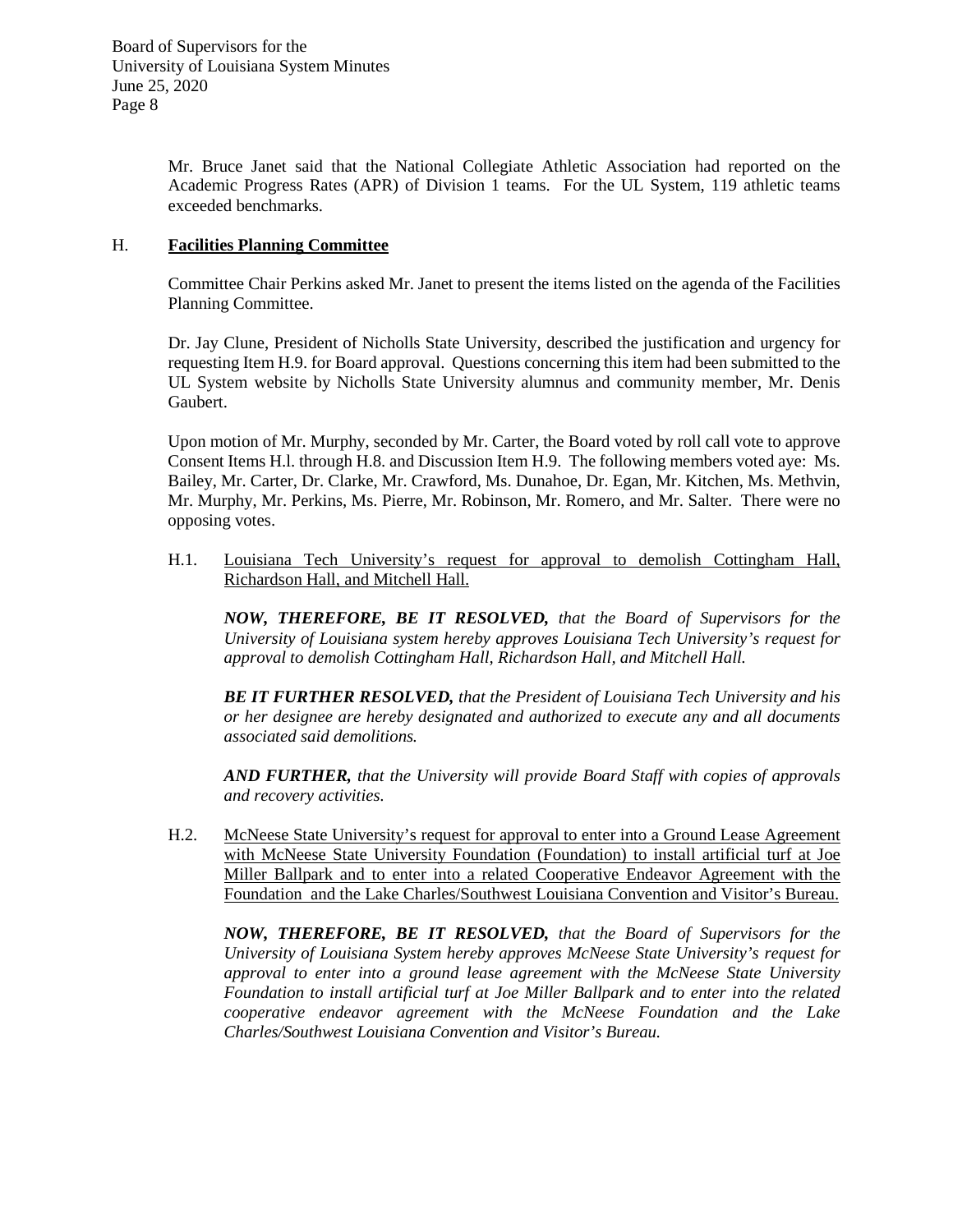> *BE IT FURTHER RESOLVED, that McNeese State University shall obtain final review from UL System staff, legal counsel, and shall secure all other appropriate approvals from agencies/parties of processes, documents, and administrative requirements prior to execution of documents.*

> *BE IT FURTHER RESOLVED, that the President of McNeese State University and his or her designee are hereby designated and authorized to execute any and all documents associated with said lease and cooperative endeavor agreement by the University of Louisiana System on behalf of and for the use of McNeese State University.*

> *AND FURTHER, that McNeese State University will provide the System office with copies of all final executed documents for Board files.*

H.3. Nicholls State University's request for approval to name the greenhouse the *"Arlen Cenac Greenhouse."*

*NOW, THEREFORE, BE IT RESOLVED, that the Board of Supervisors for the University of Louisiana System hereby approves Nicholls State University's request to approval to name the greenhouse the "Arlen Cenac Greenhouse."*

H.4. Nicholls State University's request for approval to name the Convergence Media Center in Talbot Hall the *"Desalvo-Callais Family Student Media Center."*

*NOW, THEREFORE, BE IT RESOLVED, that the Board of Supervisors for the University of Louisiana System hereby approves Nicholls State University's request to approval to name the Convergence Media Center in Talbot Hall the "Desalvo-Callais Family Student Media Center."*

H.5. Nicholls State University's request for approval to name the newly constructed addition to Barker Hall Athletics Complex *"The Boucvalt Family Athletic Center."*

*NOW, THEREFORE, BE IT RESOLVED, that the Board of Supervisors for the University of Louisiana System hereby approves Nicholls State University's request for approval to name the newly constructed addition to Barker Hall Athletics Complex in the south end zone of John L. Guidry Stadium the "Boucvalt Family Athletic Complex."*

H.6. University of Louisiana at Monroe's request for approval to rename the Lagniappe Theatre inside Bayou Pointe to *"Camile W. Currier Student Theatre."*

*NOW, THEREFORE, BE IT RESOLVED, that the Board of Supervisors for the University of Louisiana System hereby approves the University of Louisiana at Monroe's request for approval to rename Lagniappe Theatre inside Bayou Pointe Event Center to "Camile W. Currier Student Theatre."*

H.7. University of Louisiana at Monroe's request for approval to proceed with the First Amendment to the Grounds and Facilities Lease between the University of Louisiana at Monroe and the University of Louisiana Monroe Facilities, Inc. for the property located at 870 Hwy. 80 East, Monroe, LA 71203.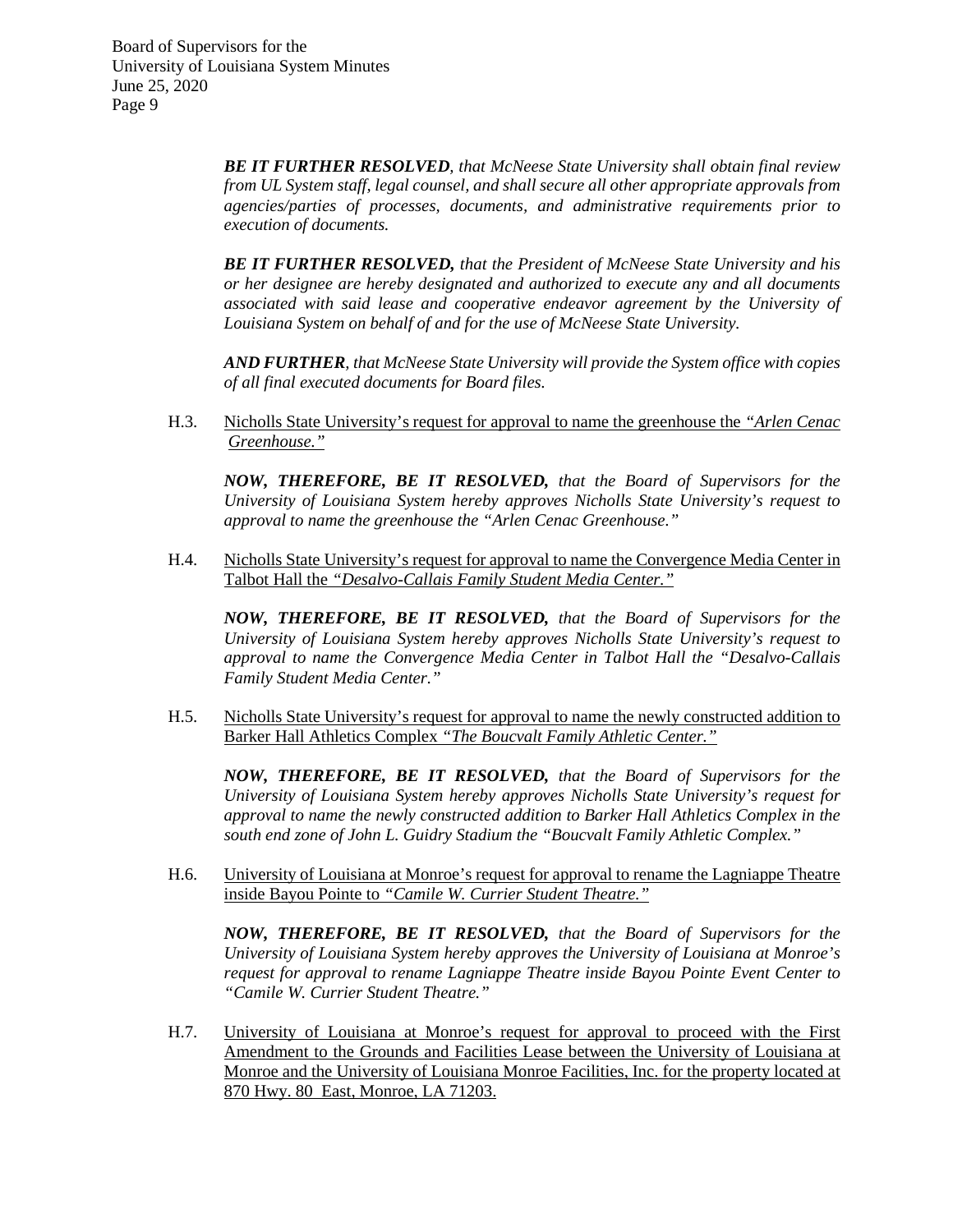> *NOW, THEREFORE, BE IT RESOLVED, that the Board of Supervisors for the University of Louisiana System hereby approves the University of Louisiana at Monroe's request for the First Amendment to the Grounds and Facilities Lease between University of Louisiana at Monroe and University of Louisiana Monroe Facilities, Inc. for the property and facilities located at 870 Hwy. 80 East, Monroe, LA 71203.*

> *BE IT FURTHER RESOLVED, that the Board approves the sublease of the property by ULMFI to an entity for the purpose of maintaining and enhancing improvements to the existing facilities, generating income to the University and upon the entity consummating a Research and Fee Agreement with ULM.*

> *BE IT FURTHER RESOLVED, that University of Louisiana at Monroe shall obtain final review from UL System staff, legal counsel, and shall secure all other appropriate approvals from agencies/parties of processes, documents, and administrative requirements prior to execution of documents.*

> *BE IT FURTHER RESOLVED, that the President or Interim President of the University of Louisiana at Monroe and his or her designee is hereby designated and authorized to execute any and all documents associated with said sublease by the University of Louisiana System on behalf of and for the use of the University of Louisiana at Monroe.*

> *AND FURTHER, that University of Louisiana at Monroe will provide the System office with copies of all final executed documents for Board files.*

H.8. University of Louisiana at Monroe's request for approval to demolish the ULM Soccer House located at 4709 Bon Aire Drive on the campus of the University.

*NOW, THEREFORE, BE IT RESOLVED, that the Board of Supervisors for the University of Louisiana System hereby approves the University of Louisiana at Monroe's request to demolish the Soccer House located at 4709 Bon Aire Drive on the campus of the University.*

*BE IT FURTHER RESOLVED, that the President or Interim President of the University of Louisiana at Monroe and his or her designee are hereby designated and authorized to execute any and all documents associated with said demolition.*

*AND FURTHER, that the University is hereby authorized to seek necessary external approvals for demolition.*

H.9. Nicholls State University's request for approval to initially lease the Carmel Inn and Suites, and subsequently purchase it, located at 400 East First Street, Thibodaux, Louisiana 70301.

*NOW, THEREFORE, BE IT RESOLVED, that the Board of Supervisors for the University of Louisiana System hereby approves Nicholls State University's request for approval to initially lease the Carmel Inn and Suites, and subsequently purchase it, located at 400 East First Street, Thibodaux, Louisiana 70301.*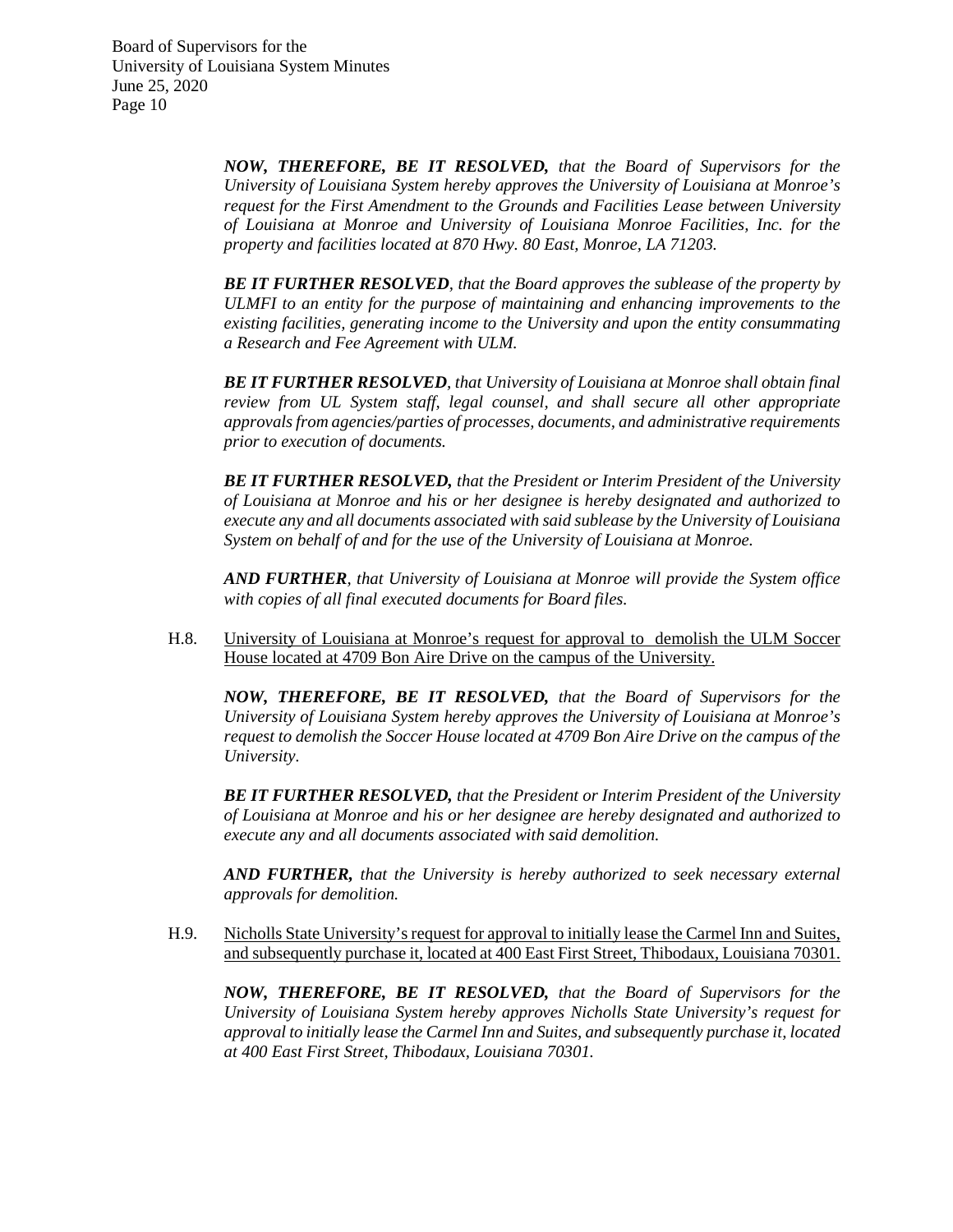> *BE IT FURTHER RESOLVED, that prior to execution of final lease and purchase documents, Nicholls State University shall: (a) provide evidence to the UL System office and legal counsel from agencies/parties with transaction process oversight that all transactional and administrative requirements have been satisfied; (b) obtain final review and approval from UL System staff; and, (c) obtain approval from legal counsel that all necessary actions and approvals have been obtained and that documents are in appropriate order for execution.*

> *BE IT FURTHER RESOLVED, that the President of Nicholls State University and/or his designee are hereby designated and authorized to execute any and all documents necessary to execute the lease and purchase of the Carmel Inn and Suites property at such times as deemed appropriate to facilitate the lease and purchase transactions approved by this resolution.*

> *AND FURTHER, that Nicholls State University will provide the System office with copies of all final executed documents for Board files.*

# I. **Finance Committee**

Mr. Kitchen asked staff to present the campus requests. Mr. Charles Wendt, System Director of Accounting and Financial Analysis, and Mr. Bruce Janet introduced the items.

Upon motion of Ms. Dunahoe, seconded by Mr. Murphy, the Board voted to **remove Item I.2.** per request of Dr. John Crain, President of Southeastern Louisiana University. The following members voted aye by roll call vote: Ms. Bailey, Mr. Carter, Dr. Clarke, Mr. Crawford, Ms. Dunahoe, Dr. Egan, Mr. Kitchen, Ms. Methvin, Mr. Murphy, Ms. Pierre, Mr. Perkins, Mr. Robinson, Mr. Romero, and Mr. Salter. There were no votes in opposition.

Upon motion of Ms. Pierre, seconded by Ms. Dunahoe, the Board voted by roll call vote to approve Items I.1, I.3., and I.4. The following voted aye: Ms. Bailey, Mr. Carter, Dr. Clarke, Mr. Crawford, Ms. Dunahoe, Dr. Egan, Mr. Kitchen, Ms. Methvin, Mr. Murphy, Mr. Perkins, Ms. Pierre, Mr. Robinson, Mr. Romero, and Mr. Salter. There were no opposing votes.

I.1. McNeese State University's request for approval to offer a 20% tuition discount to College of Education students entering certain alternative certification and degree programs.

*NOW, THEREFORE, BE IT RESOLVED, that the Board of Supervisors for the University of Louisiana System hereby approves McNeese State University's request for approval to offer a 20% discount on tuition to students entering alternative certification programs for initial-teacher certification and Master of Education in Curriculum and Instruction and Master of Educational Technology Leadership within the Burton College of Education.*

I.2. Southeastern Louisiana University's request for approval to implement a per credit hour tuition rate for online programs.

**This item was deferred per request of the University.**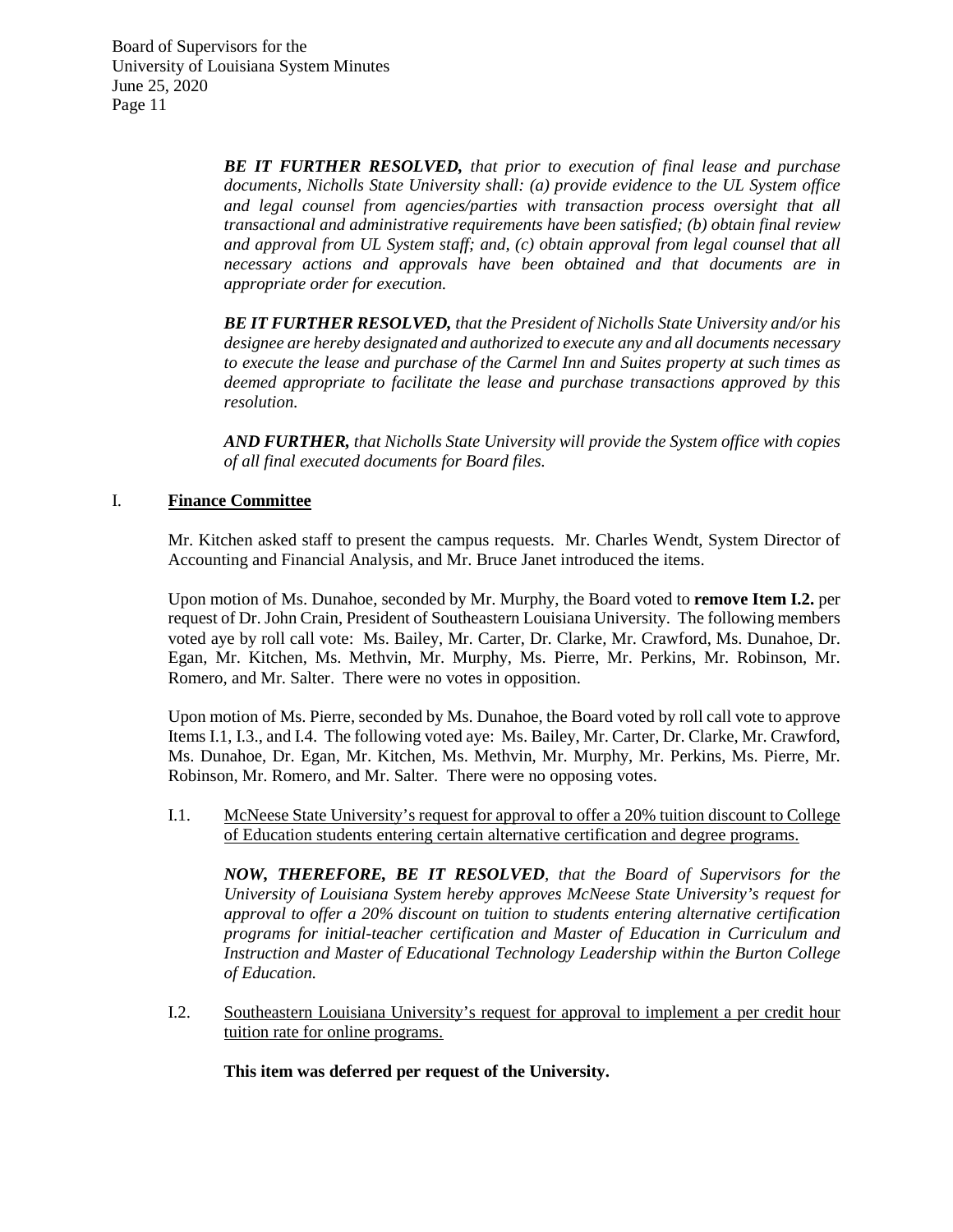I.3. University of Louisiana at Lafayette's request for approval of 2020-21 Meal Rates.

*NOW, THEREFORE, BE IT RESOLVED, that the Board of Supervisors for the University of Louisiana System hereby approves the University of Louisiana at Lafayette's Meal Plan Rates for Academic Year 2020-21.*

I.4. University of Louisiana System's request for approval of the Board Operations and System Universities' Fiscal Year 2020-21 Internal Audit Plans.

*NOW, THEREFORE, BE IT RESOLVED, that the Board of Supervisors for the University of Louisiana System hereby approves the Board Operations and System Universities' Fiscal Year 2020-21 Internal Audit Plans.*

I.5. University of Louisiana System's report on internal and external audits for the period of April 20 to June 21, 2020.

Mr. Janet discussed the audit activity for the period described. No action was required by the Board.

I.6. University of Louisiana System's discussion of Fiscal Year 2019-20 third quarter financial reports and ongoing assurances.

Mr. Wendt provided a report and there was extensive discussion. This was a report only, and no action was required by the Board.

### J. **Personnel Committee**

Mr. Robinson asked Mr. Marcus Jones to present the campus requests.

Upon motion of Ms. Dunahoe, seconded by Mr. Murphy, the Board voted by roll call to approve Items J.1.-J.7. The following members voted aye: Ms. Bailey, Mr. Carter, Dr. Clarke, Mr. Crawford, Ms. Dunahoe, Dr. Egan, Mr. Kitchen, Ms. Methvin, Mr. Murphy, Mr. Perkins, Ms. Pierre, Mr. Robinson, Mr. Romero, and Mr. Salter. There were no opposing votes.

J.1. McNeese State University's request for approval to appoint Dr. Wade Anthony Rousse as Vice President for University Advancement effective July 1, 2020.

*NOW, THEREFORE, BE IT RESOLVED, that the Board of Supervisors for the University of Louisiana System hereby approves McNeese State University's request for approval to appoint Dr. Wade Anthony Rousse as Vice President for University Advancement effective July 1, 2020.*

President Burckel introduced Dr. Rousse as the new Vice President for University Advancement. Dr. Rousse said that he was happy to return home and humbled to serve McNeese in this new capacity.

In addition, President Burckel congratulated Dr. Michael Snowden for his appointment as Interim Vice President for Diversity and Inclusion at Northwestern State University. Dr. Snowden has served as McNeese State University's chief diversity officer since 2011.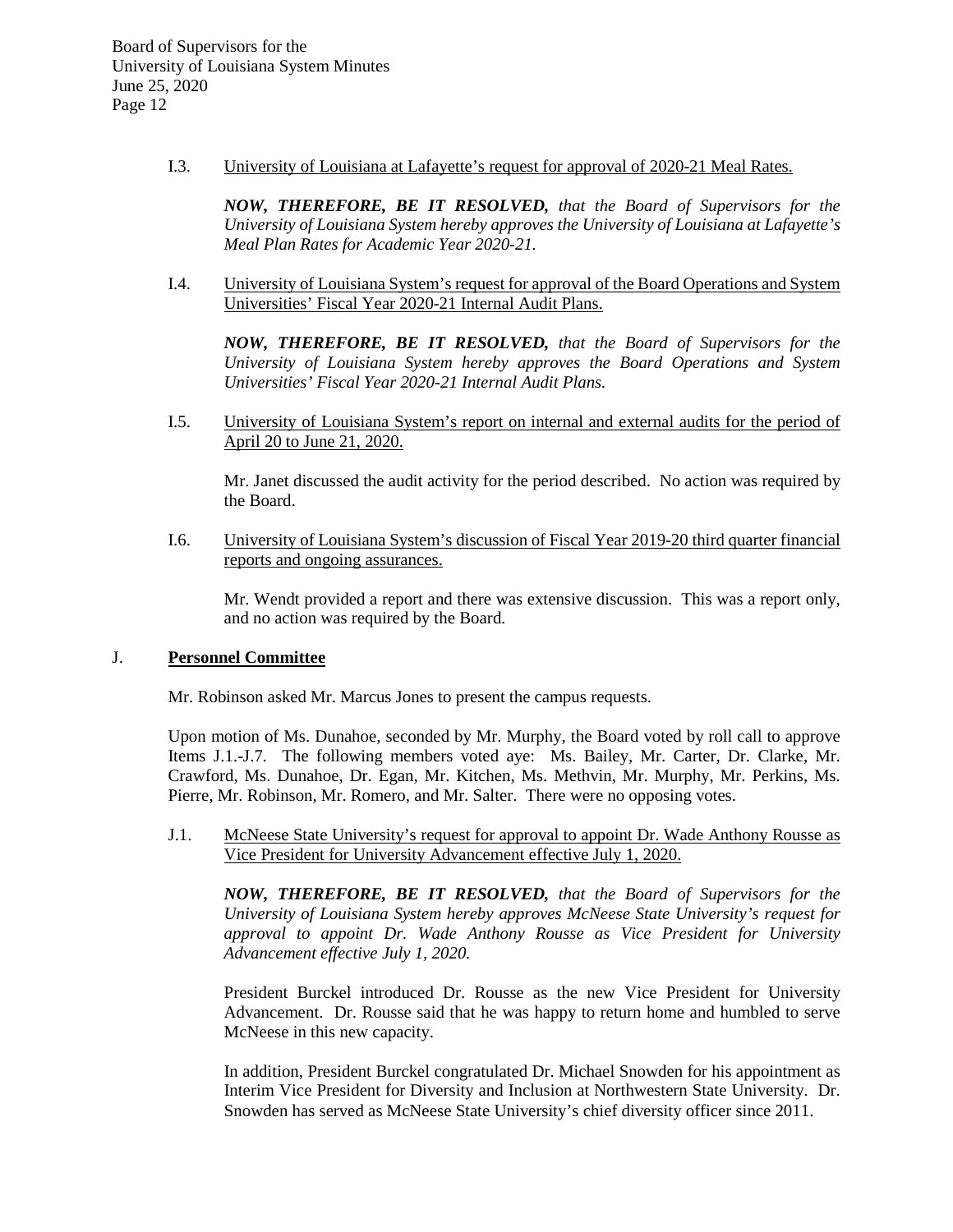J.2. Northwestern State University's request for approval to reappoint Ms. Frances Conine as Interim Vice President for the Student Experience and Dean of Students effective July 1, 2020.

*NOW, THEREFORE, BE IT RESOLVED, that the Board of Supervisors for the University of Louisiana System hereby approves Northwestern State University's request for approval to reappoint Ms. Frances Conine as Interim Vice President for the Student Experience and Dean of Students effective July 1, 2020.*

J.3. Northwestern State University's request for approval to reappoint Dr. Francene Lemoine as Interim Dean of the College of Arts and Sciences effective July 1, 2020.

*NOW, THEREFORE, BE IT RESOLVED, that the Board of Supervisors for the University of Louisiana System hereby approves Northwestern State University's request for approval to reappoint Dr. Francene Lemoine as Interim Dean of the College of Arts and Sciences effective July 1, 2020.*

J.4. Northwestern State University's request for approval to appoint Dr. Michael Snowden as Interim Vice President for Diversity and Inclusion effective August 3, 2020.

*NOW, THEREFORE, BE IT RESOLVED, that the Board of Supervisors for the University of Louisiana System hereby approves Northwestern State University's request for approval to appoint Dr. Michael Snowden as Interim Vice President for Diversity and Inclusion effective August 3, 2020.*

President Chris Maggio introduced Dr. Snowden. He stated appreciation to his family, Dr. Maggio, Dr. Burckel, and Dr. Ieyoub for their support. He said that his focus is removing barriers to success.

J.5. University of Louisiana at Lafayette's request for approval to reappoint Dr. Geralyn McClure Franklin as Interim Dean of the B.I. Moody III College of Business Administration effective July 1, 2020.

*NOW, THEREFORE, BE IT RESOLVED, that the Board of Supervisors for the University of Louisiana System hereby approves University of Louisiana at Lafayette's request for approval to reappoint Dr. Geralyn McClure Franklin as Interim Dean of the B.I. Moody III College of Business Administration effective July 1, 2020.*

J.6. University of Louisiana at Monroe's request for approval to appoint Dr. Valerie Fields as Interim Vice President of Student Affairs effective July 1, 2020.

*NOW, THEREFORE, BE IT RESOLVED, that the Board of Supervisors for the University of Louisiana System hereby approves University of Louisiana at Monroe's request for approval to appoint Dr. Valerie Fields as Interim Vice President of Student Affairs effective July 1, 2020.*

Interim President Edwin Litolff introduced Dr. Valerie Fields. She said that she was excited to return home and thanked the Board for the opportunity to serve the University.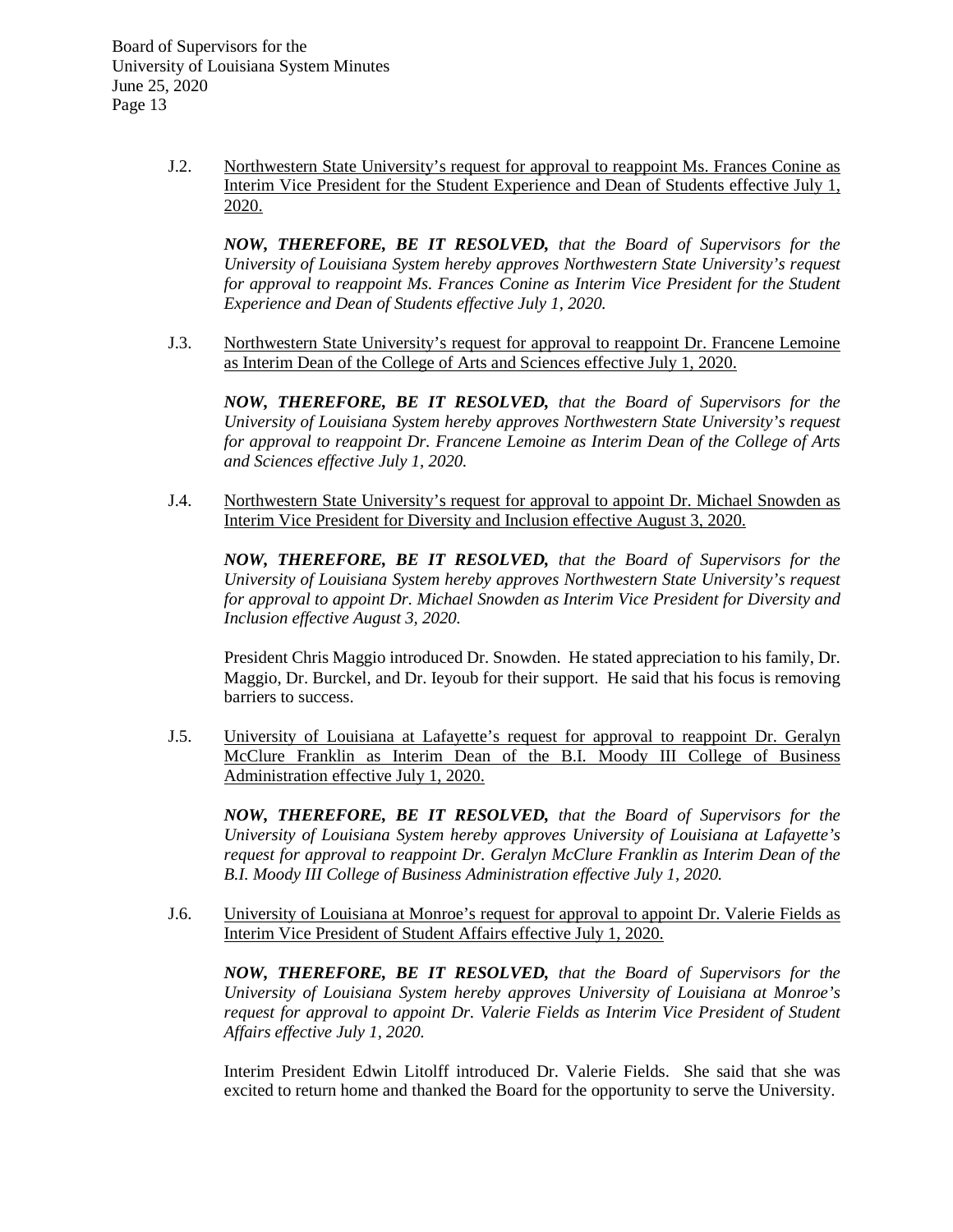> J.7. University of New Orleans' request for approval to appoint Dr. Pamela Kennett-Hensel as Interim Dean of College of Business effective July 1, 2020.

*NOW, THEREFORE, BE IT RESOLVED, that the Board of Supervisors for the University of Louisiana System hereby approves University of New Orleans' request for approval to appoint Dr. Pamela Kennett-Hensel as Interim Dean of College of Business effective July 1, 2020.*

### K. **Legislation Committee**

Mr. Salter, Chair, asked Ms. Cami Geisman to give a report.

K.1. Update on 2020 Regular and First Extraordinary Sessions of the Louisiana Legislature

Ms. Cami Geisman, Vice President for External Affairs, updated the Board on the two 2020 legislative sessions. She said that the Regular Session concluded on June 1, with the First Extraordinary Session beginning that day at 6:00 p.m. Ms. Geisman reported that the Session would conclude on June 30, and the appropriations and autonomies bills were being discussed during the Session. She also stated that it was anticipated that a Second Extraordinary Session may be called.

# L. **System President's Business**

### L.1. Personnel Actions

President Henderson said that System staff had reviewed all personnel actions from the campuses and recommends approval.

*Upon motion of Mr. Murphy, seconded by Ms. Methvin, the Board voted by roll call to approve the System personnel actions.*

The following members voted aye: Ms. Bailey, Mr. Carter, Dr. Clarke, Mr. Crawford, Ms. Dunahoe, Dr. Egan, Mr. Kitchen, Ms. Methvin, Mr. Murphy, Mr. Perkins, Ms. Pierre, and Mr. Romero. There were no opposing votes.

# L.2. System President's Report

# a. COVID-19 Recap

Basically, Dr. Henderson summarized the four guiding principles that the UL System has considered in response to the pandemic as being: (1) health; (2) continuity of learning; (3) financial health protection; and (4) welfare of society. He said that, as the Presidents address the issue, they are working with the students and campus staff. Also, to continue the discussion of effects and future planning, a joint meeting of the Finance Committee and Ad Hoc Committee on Pandemic Operations will be scheduled for late July.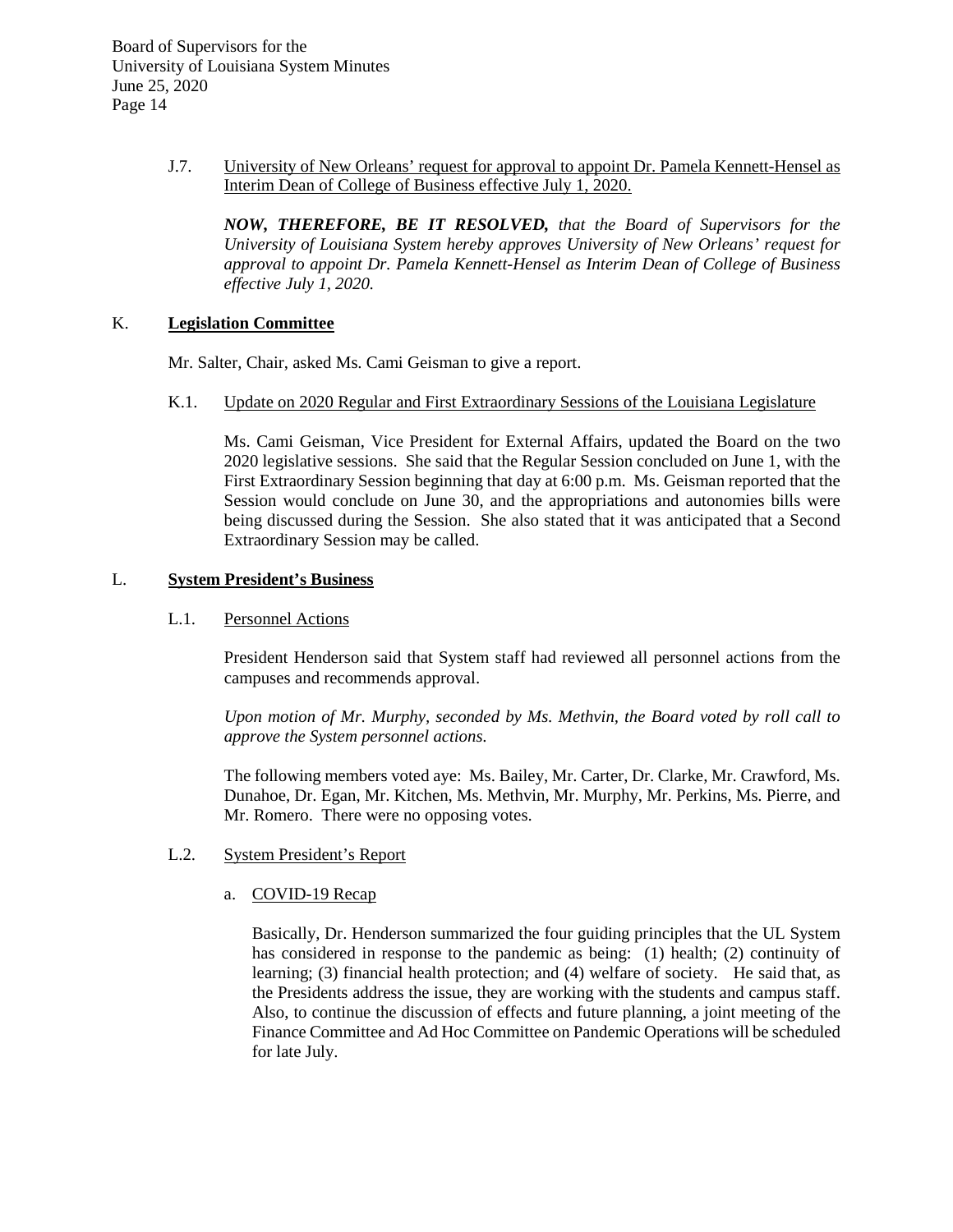### b. Inclusion and Diversity

Dr. Claire Norris provided an overview of the System efforts around diversity and inclusion. She reminded the Board of its adoption of the 2017 UL System's Strategic Framework and 2018 Diversity Commitment. These Board approvals helped accelerate the System's work around (1) increasing diversity in the System's talent and leadership pipeline; (2) investing in and partnering with organizations that are committed to equity; (3) expanding trainings and educational resources for the System; and (4) increasing access and success across all populations. Dr. Norris emphasized the importance of employing data-driven strategies to do this work.

# *ULM Search*

President Henderson indicated that the search for the next President of University of Louisiana at Monroe is progressing. He reported that the seven semifinalist interviews on the Monroe campus will be scheduled for the week of August 17. He also commended Dr. Edwin Litolff for assuming the position of Interim President and thanked him for his leadership during this important time.

# L.3. Revision to *Policy and Procedures Memorandum (PPM) S-II.XXI, Sexual Misconduct*

Ms. Calais noted revisions to the Sexual Misconduct Policy and Procedures Memorandum. The purpose for changing the policy is to comply with recent updates to Title XI legislation and requirements. This was a report only and no Board approval was required.

# M. **Board Chair's Business**

# M.1. Board Chair's Report

Mr. Romero thanked Dr. Savoie and staff for hosting the Board meeting on campus at the Cecil P. Picard Center for Child Development.

M.2. Review of Legal Matters involving UL System Institutions *(executive session will be required).*

Upon motion of Ms. Dunahoe, seconded by Mr. Murphy, at 2:38 p.m., the Board voted by roll call vote to enter Executive Session to discuss legal matters involving UL System Institutions. The following aye vote was recorded: Ms. Bailey, Mr. Carter, Dr. Clarke, Ms. Dunahoe, Dr. Egan, Mr. Kitchen, Ms. Methvin, Mr. Murphy, Mr. Perkins, Ms. Pierre, Mr. Robinson, Mr. Romero, and Mr. Salter. There were no votes in opposition.

- - - - - - - - - - - - - - - - - -

Upon motion of Mr. Murphy, seconded by Ms. Pierre, the Board voted at 4:06 p.m. to reconvene in Open Session. Ms. Bailey, Ms. Dunahoe, Ms. Methvin, Mr. Murphy, Mr. Perkins, Ms. Pierre, Mr. Romero, and Mr. Salter voted aye, and none was in opposition. Mr. Romero stated that no motions were made nor votes taken during Executive Session.